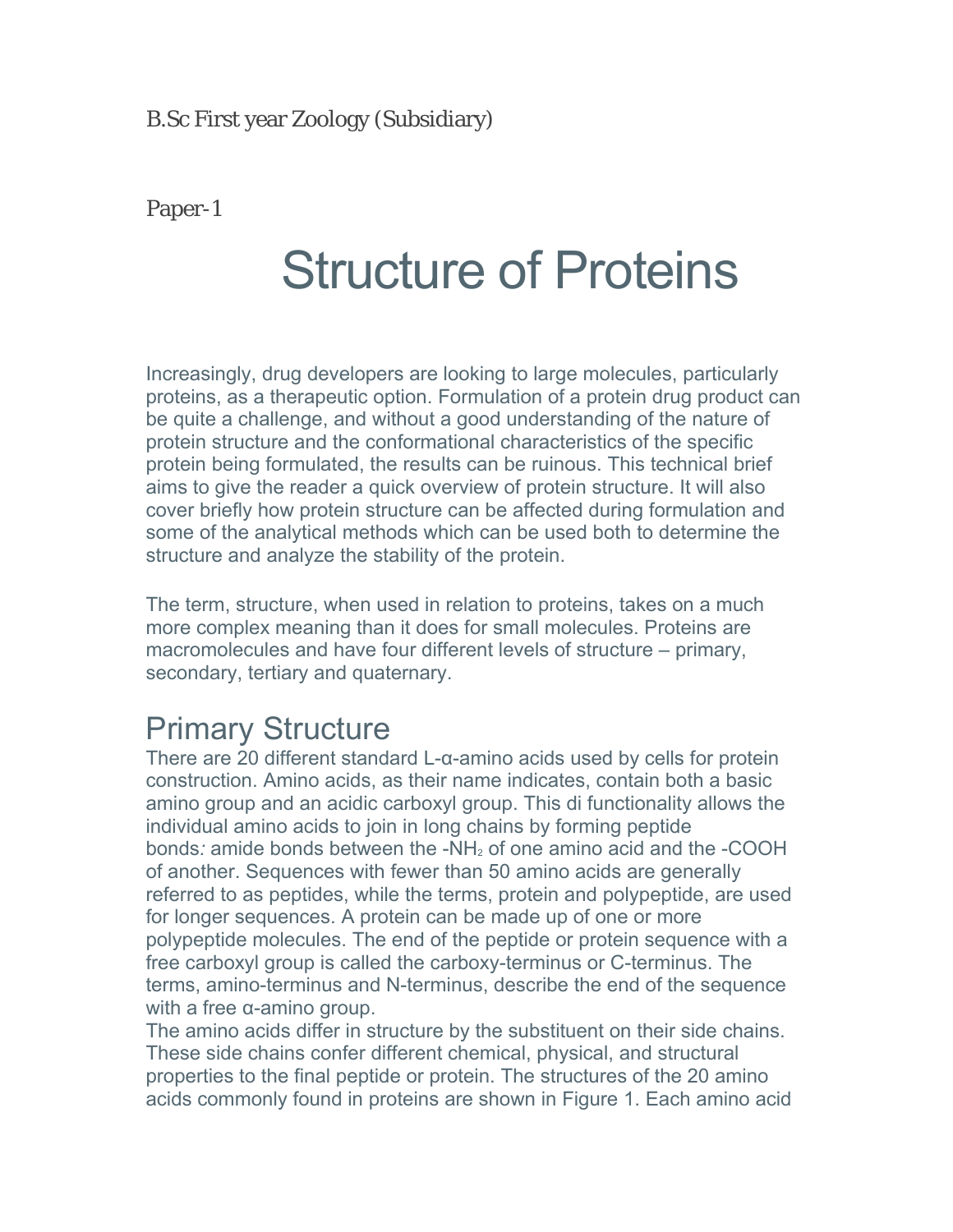has both a one-letter and three-letter abbreviation. These abbreviations are commonly used to simplify the written sequence of a peptide or protein.



Figure 1

Depending on the side-chain substituent, an amino acid can be classified as being acidic, basic or neutral. Although 20 amino acids are required for synthesis of various proteins found in humans, we can synthesize only ten. The remaining 10 are called essential amino acids and must be obtained in the diet.

The amino acid sequence of a protein is encoded in DNA. Proteins are synthesized by a series of steps called transcription (the use of a DNA strand to make a complimentary messenger RNA strand – mRNA) and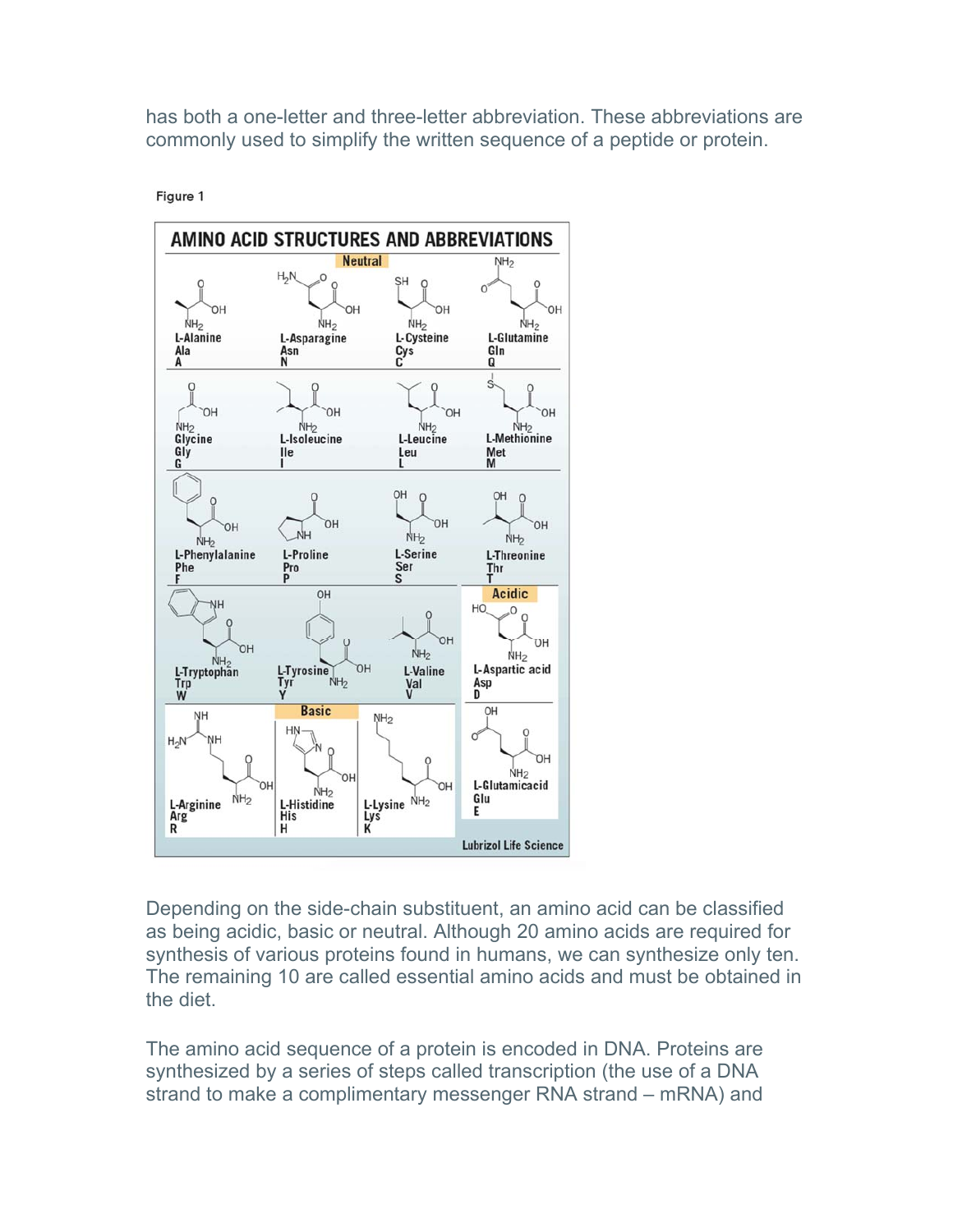translation (the mRNA sequence is used as a template to guide the synthesis of the chain of amino acids which make up the protein). Often, post-translational modifications, such as glycosylation or phosphorylation, occur which are necessary for the biological function of the protein. While the amino acid sequence makes up the primary structure of the protein, the chemical/biological properties of the protein are very much dependent on the three-dimensional or tertiary structure.

## Secondary Structure

Stretches or strands of proteins or peptides have distinct, characteristic local structural conformations, or secondary structure, dependent on hydrogen bonding. The two main types of secondary structure are the αhelix and the ß-sheet.

The *α-helix* is a right-handed coiled strand. The side-chain substituents of the amino acid groups in an α-helix extend to the outside. Hydrogen bonds form between the oxygen of each C=O bond in the strand and the hydrogen of each N-H group four amino acids below it in the helix. The hydrogen bonds make this structure especially stable. The side-chain substituents of the amino acids fit in beside the N-H groups.

The hydrogen bonding in a *ß-sheet* is between strands (inter-strand) rather than within strands (intra-strand). The sheet conformation consists of pairs of strands lying side-by-side. The carbonyl oxygens in one strand bonds with the amino hydrogens of the adjacent strand. The two strands can be either parallel or anti-parallel depending on whether the strand directions (N-terminus to C-terminus) are the same or opposite. The anti-parallel ßsheet is more stable due to the more well-aligned hydrogen bonds.

#### Tertiary Structure

The overall three-dimensional shape of a protein molecule is the tertiary structure. The protein molecule will bend and twist in such a way as to achieve maximum stability or lowest energy state. Although the threedimensional shape of a protein may seem irregular and random, it is fashioned by many stabilizing forces due to bonding interactions between the side-chain groups of the amino acids.

Under physiologic conditions, the hydrophobic side-chains of neutral, nonpolar amino acids such as phenylalanine or isoleucine tend to be buried on the interior of the protein molecule, thereby shielding them from the aqueous medium. The alkyl groups of alanine, valine, leucine and isoleucine often form hydrophobic interactions between one another, while aromatic groups such as those of phenylalanine and tyrosine often stack together. Acidic or basic amino acid side-chains will generally be exposed on the surface of the protein as they are hydrophilic.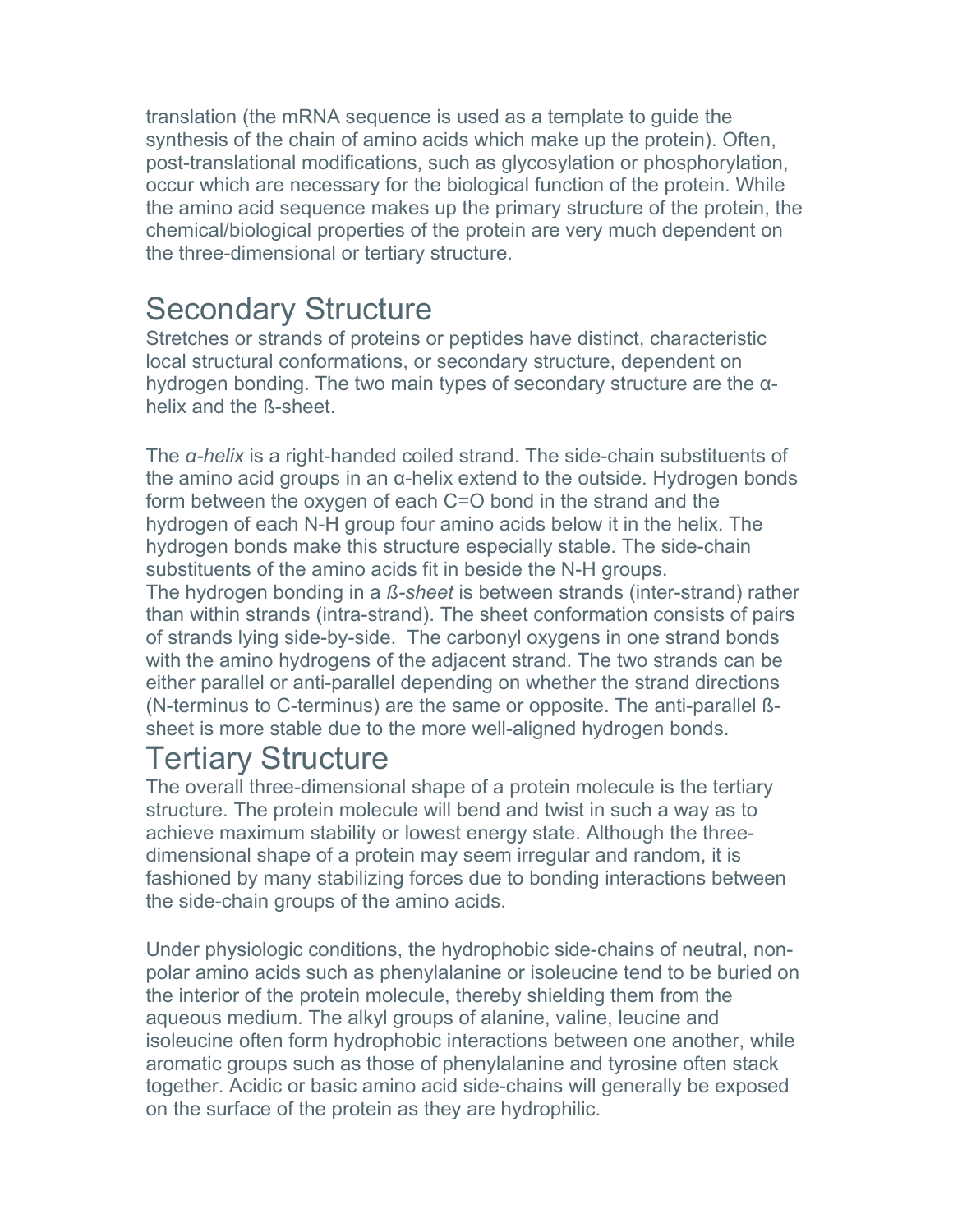The formation of disulfide bridges by oxidation of the sulfhydryl groups on cysteine is an important aspect of the stabilization of protein tertiary structure, allowing different parts of the protein chain to be held together covalently. Additionally, hydrogen bonds may form between different sidechain groups. As with *disulfide bridges*, these hydrogen bonds can bring together two parts of a chain that are some distance away in terms of sequence. Salt bridges, ionic inter- actions between positively and negatively charged sites on amino acid side chains, also help to stabilize the tertiary structure of a protein.

### Quaternary Structure

Many proteins are made up of multiple polypeptide chains, often referred to as protein subunits. These subunits may be the same, as in a homodimer, or different, as in a heterodimer. The quaternary structure refers to how these protein subunits interact with each other and arrange themselves to form a larger aggregate protein complex. The final shape of the protein complex is once again stabilized by various interactions, including hydrogen-bonding, disulfide-bridges and salt bridges. The four levels of